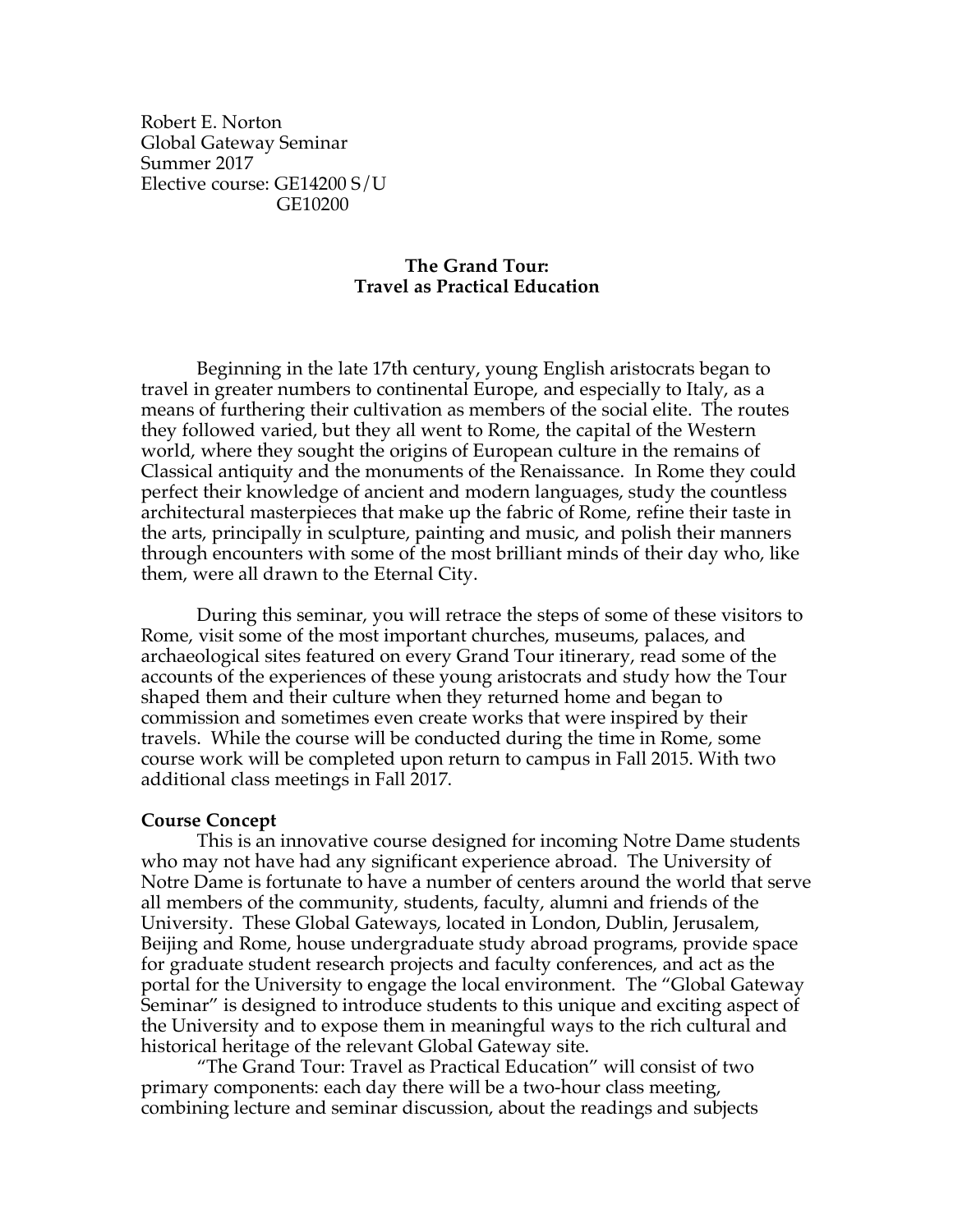assigned for that day, and one or more site visits in the city of Rome or beyond. In addition to the regular reading assignments, students will be required to keep a daily journal in which they reflect on their experiences, readings and discussions. Further, students will be asked to write letters back home reporting on what they are seeing, doing and exploring.

#### **Attendance and Participation**

Given the intensive experiential nature of the course, and given that the majority of the grade will you will receive will reflect your ability to communicate your thoughts clearly and effectively, it is **imperative** that you attend every class meeting and participate in all of the site visits and excursions. All classes will be held at the Rome Global Gateway in the Via Ostilia, Rome.

#### **Homework and Assignments**

In order for the class discussions to be fruitful and well-grounded, we will be reading a substantial amount throughout the course. It is therefore **extremely important** that you come to class prepared: i.e. that you have read the **entire** assignment for class that day, if possible made notes or the like, and thought about the text before class. And given the pace of the semester, it is likewise **crucial** that you keep up with the reading; falling behind will only add to the reading burden and make it difficult, if not possible, to catch up.

In addition, there will be an **Oral Presentation** once a day by a participant of the class on the topic of that day. The precise nature of the topic of the presentation is to be determined in advance in consultation with me. The presentation can be given extemporaneously or from a written text (former preferred), but should be no longer than 10 minutes in length. The presentation will be followed by a short discussion of it by the class.

Students are expected to keep a daily diary of their experiences during the course. Students should write a minimum of two pages (500 words) every day. They should be thoughtful, reflective entries, but imagination is encouraged. Students will also be asked to write regular letters to family members and friends, detailing their experiences and describing their activities.

The difference between the two genres of writing is important: the diary is essentially a conversation with oneself, whereas the letters are meant for public consumption. Both, however, will be read by the instructor.

There will also be a short paper and a written final exam.

#### **Honor Code**

Throughout all course activities, particularly the written assignments, essay, and exam, the Honor Code is in effect: all of this work has to be your own and not anyone else's. To familiarize yourself with the Honor Code, please read the pertinent chapter in *Du Lac* (beginning on p. a-33): particularly section IV, entitled "Student Responsibilities under the Academic Code of Honor," points A through D; or visit <u>http://www.nd.edu/~hnrcode/IV-Student\_Resp.htm.</u> If secondary sources are used for any assignments, these sources should be listed in a bibliography at the assignment's end, and any quoted material should be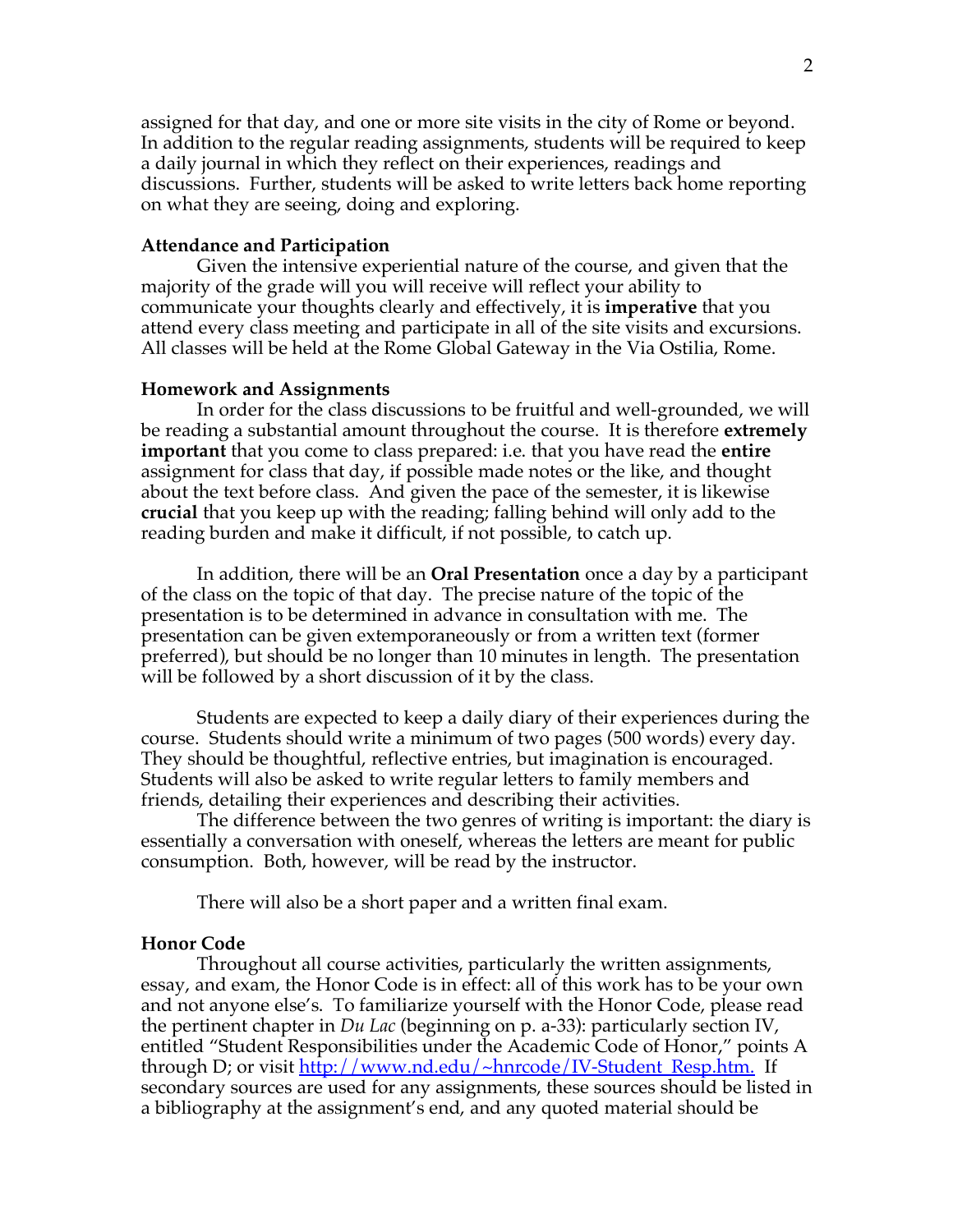placed in quotation marks and clearly attributed in a footnote. Plagiarism (i.e., any written work presented as entirely your own and original to the particular assignment that is *not*, in fact, entirely your own and/or original to the particular assignment) is a serious matter. If you have questions about this policy and how it applies to your work for our course, and if you are in doubt about the legitimacy of your activities with respect to this course, please don't hesitate to ask me–before any problems can arise.

### **Readings:**

#### **To purchase:**

*Janson's History of Art: The Western Tradition*. Eighth Edition.

Johann Wolfgang von Goethe, *Italian Journey*. Trans. W.H. Auden and Elizabeth Mayer. Penguin Classics

Jacob Burckhardt, *The Civilization of the Renaissance in Italy*, trans. S.G.C. Middlemore (Penguin Classics 1990)

#### **To be supplied:**

Beckford, William. *The Grand Tour of William Beckford (1760-1844)*. Harmondsworth, Middlesex, England: Penguin Books, 1986 **(**selections).

Black, Jeremy. "Italy and The Grand Tour: Introduction". *The British Abroad: The Grand Tour in the Eighteenth Century.* New York: St. Martin's Press, 1992.

Buzard, James (2002), "The Grand Tour and after (1660–1840)", in *The Cambridge Companion to Travel Writing*.

Chaney, Edward. *The Evolution of the Grand Tour*, 2nd ed. (2000).

Hibbert, Christopher, "Chapter 9: From Siena to Rome," *The Grand Tour*

Smollett, Tobias. *Travels through France and Italy* (selections).

### **Suggested Further Reading**

Eleanor Clark, *Rome and a Villa*

Lew Wallace, *Ben-Hur. A Tale of the Christ* (1880).

Edward Bulwer-Lytton, *Last Days of Pompeii* (1834). One of the most successful historical novels of the 19th century. A more recent novel on the same subject is by Robert Harris, *Pompeii* (2003).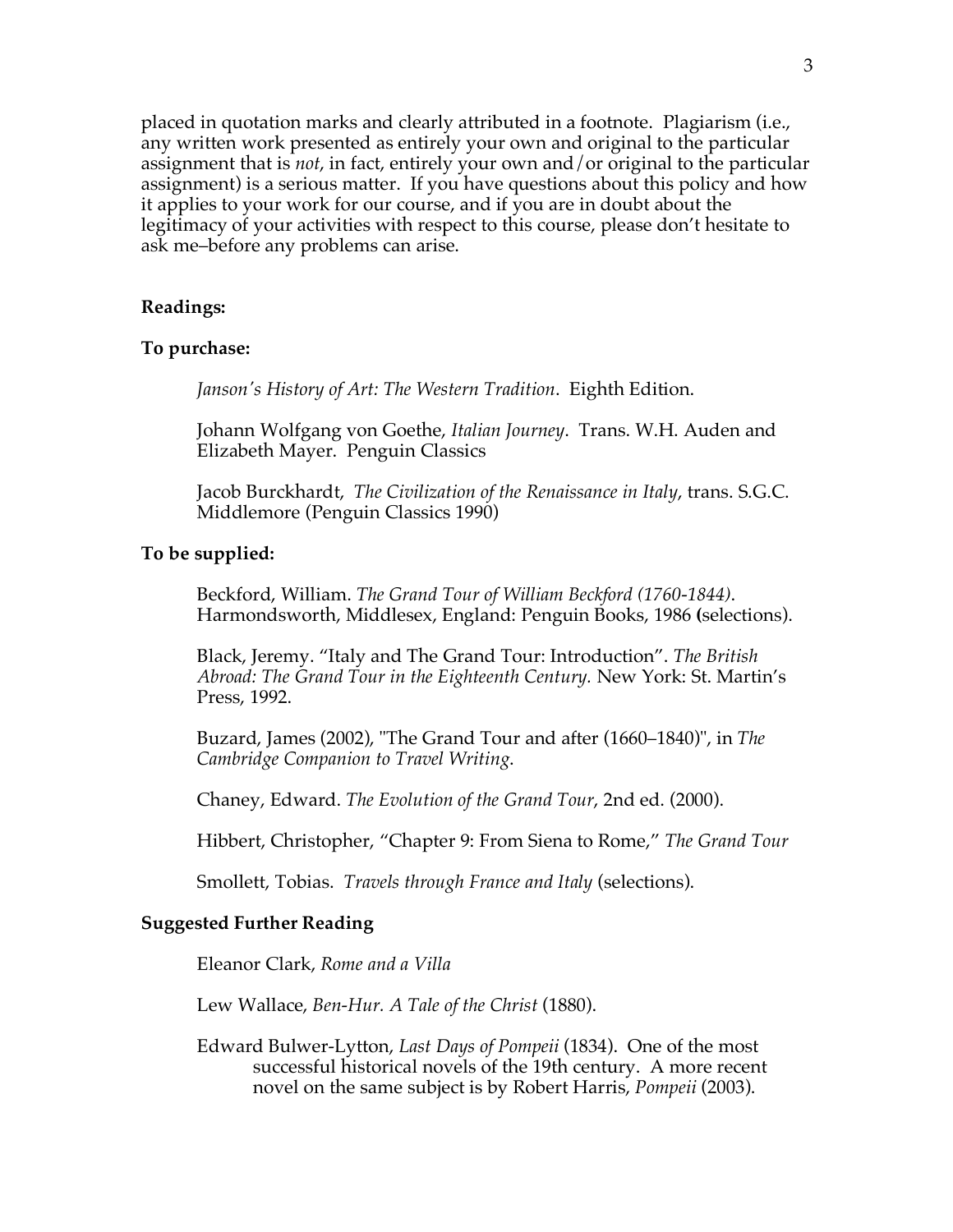Robert Graves, *I, Claudius* (1934). Novel written as a fictional autobiography of Roman Emperor Claudius (41-54 AD).

Marguerite Yourcenar, *Memoirs of Hadrian* (Farrar, Straus and Giroux 2005). Novel originally published in French in 1951 about Roman Emperor Hadrian (117-138 AD).

Irving Stone, *The Agony and the Ecstasy* (1961). Biographical novel about the life and work of Michelangelo.

### **Requirements and Evaluation**:

| Attendance, Class Participation | $25\%$ |
|---------------------------------|--------|
| <b>Oral Presentation</b>        | $25\%$ |
| Journal                         | $10\%$ |
| Letters                         | $10\%$ |
| One Short Essay                 | $10\%$ |
| Final Exam                      | 20%    |

### **The Grand Tour**

Most on-site classes will begin at approximately 10 in the morning and will be a minimum of 120 minutes. Most classroom sessions will be in the afternoon from 1:30-3:30 in the Rome Global Gateway, Via Ostilia.

#### **To be read before arrival in Rome:**

Jeremy Black, "Italy and the Grand Tour: Introduction."

James Buzard, "The Grand Tour and after (1660-1840)."

*Janson's History of Western Art*. Eight Edition. Chapter 7 "Roman Art", pp. 181-213.

Augustus Hare, "Introductory: Arrival in Rome," *Walks in Rome*, pp. ixxxi.

#### **To be written before arrival in Rome:**

Write approximatly 5 pages on what your goals are for this course and how they fit within the overall goals you have for your education at Notre Dame.

#### **Wednesday, July 19**

Reading:

August Hare, "Chapter IX: The Via Appia," *Walks in Rome*, pp. 23-299.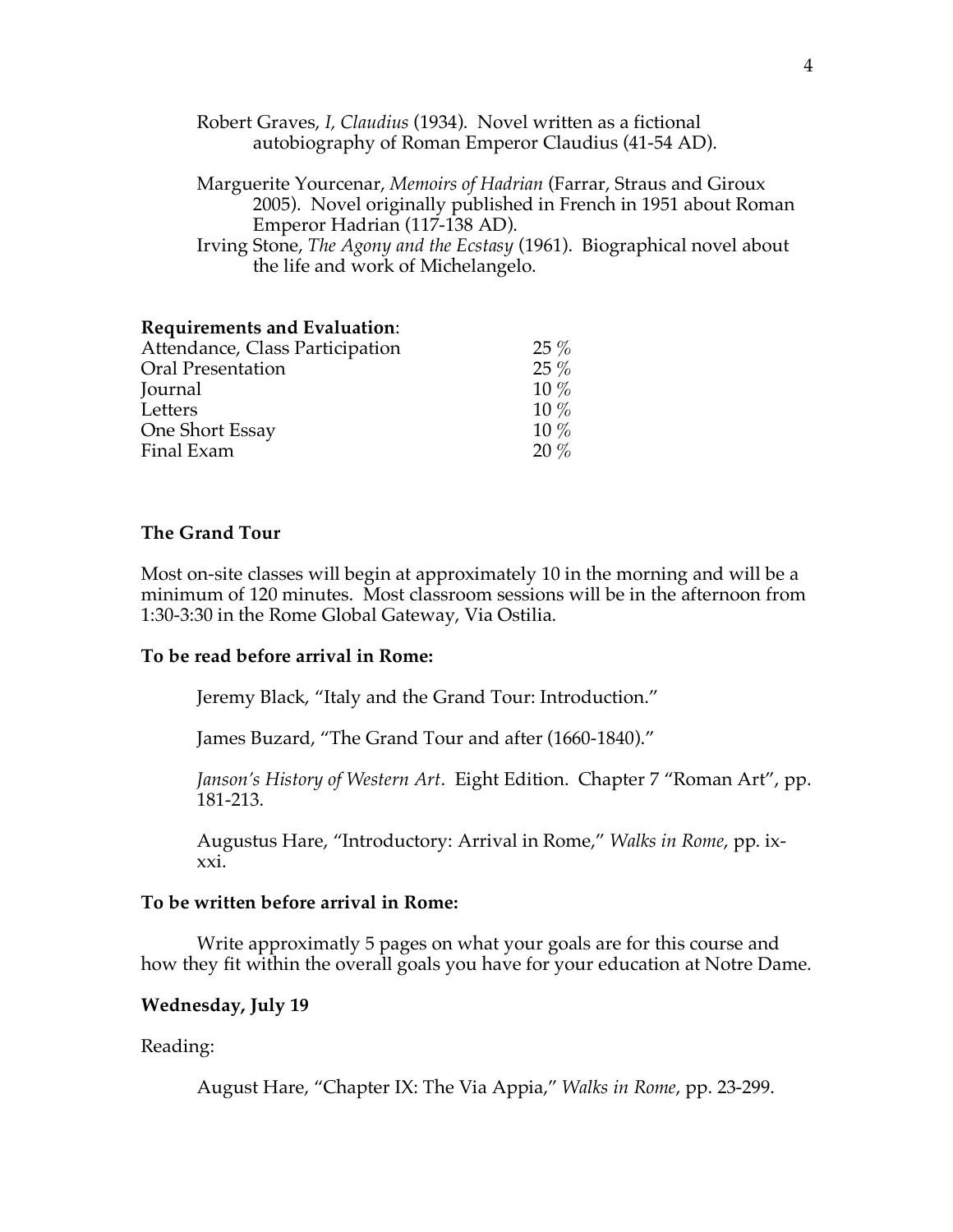### Arrival Afternoon: Walk along the Via Appia Antica

## **Thursday, July 20**

### Reading:

Tobias Smollet, Letters XXIX, XXX and XXXII, pp. 278-299, 309-320.

Christopher Hibbert, "Chapter 9: From Siena to Rome," *The Grand Tour*

Augustus Hare, "Chapter III: The Capitoline" and "Chapter IV: The Forums and the Coliseum," in *Walks in Rome*

- On -Site Class: Roman Forum, Colosseum
- Classroom Session: Introduction and Orientation

### Writing:

Journal entry

### **Friday, July 21**

Reading:

Johann Wolfgang von Goethe, "Rome," *Italian Journey*, pp. 128-176.

William Beckford, "Rome, Letter XXII", pp. 183-193.

- On-Site Class: Ostia Antica
- Classroom Session: Ancient Rome and the Foundations of Empire

Writing:

Journal Entry First Letter Home

### **Saturday, July 22**

### Reading:

Edward Gibbon, "Chapter II: Of the Union and internal Prosperity of the Roman Empire in the Age of the Antonines, *Decline and Fall of the Roman Empire*, pp. 34-71.

• On -Site Class: Capitoline Museum

• Classroom Session: The Roman Republic as Model and Challenge Writing: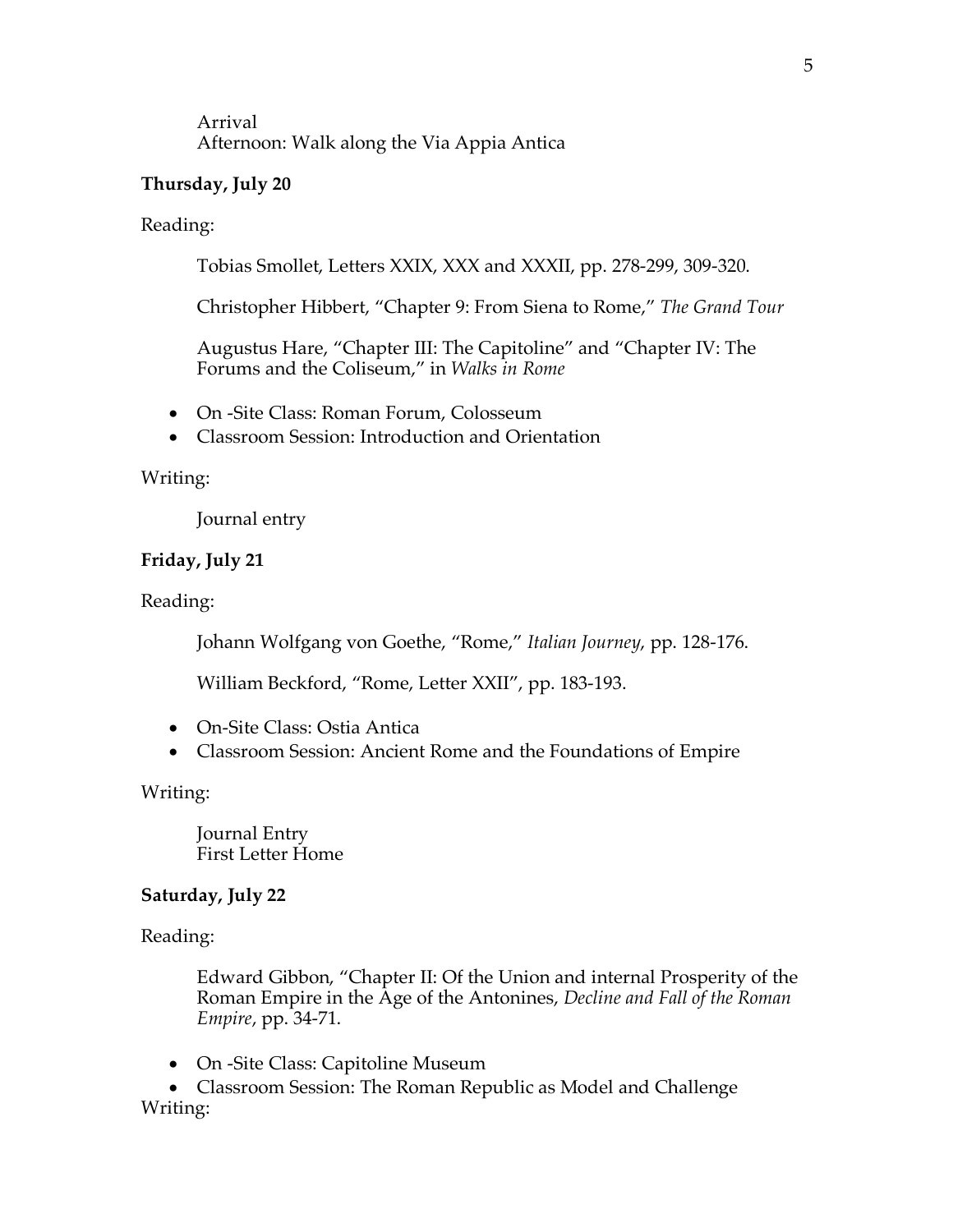Journal Entry

### **Sunday July 23nd Monday, July 24**

#### Reading:

Edward Chaney, "The Grand Tour and Beyond: British and American Travelers in Southern Italy"

Thomas Nugent, "The Italians," *The Grand Tour*

William Beckford, "Letters XXII-XXIV," pp. 197-230.

Johann Wolfgang von Goethe, "Naples", *Italian Journey*, pp179-222.

#### Writing:

Journal Entry Second Letter Home

Overnight Excursion Sunday, Aug. 2 – Monday, Aug. 3**:** Pompeii, Herculaneum, Naples Archaeological Museum

#### **Tuesday, July 25**

Reading:

*Janson's History of Western Art*, Chapter 16, pp. 565-584

Augustus Hare, "Chapter XVI: The Vatican", pp. 536-596.

- On-Site Class (afternoon): Vatican Museums, Sistine Chapel, St. Peter's Square
- Classroom Session: Rome in the Age of the Renaissance: Michelangelo and Raphael

Writing:

Journal Entry

### **Wednesday, July 26**

Reading:

Goethe, "Second Roman Visit," *Italian Journey*, pp. 345-389.

Thomas Nugent, "Churches," *The Grand Tour*, pp. 234-245.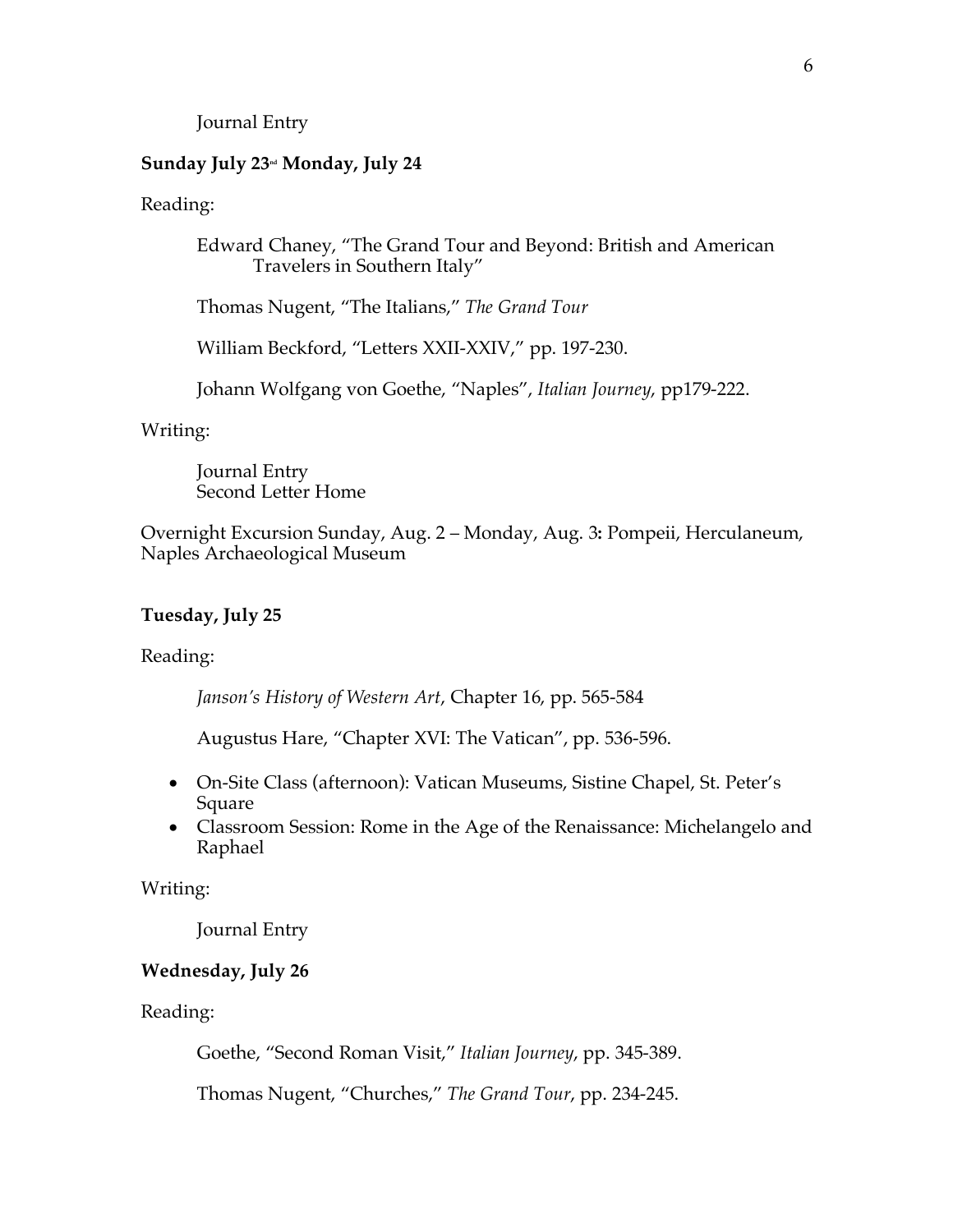Augustus Hare, *Walks in Rome*, pp. 394-419;

- On-Site Class: Basilica of St. John Lateran (San Giovanni in Laterano); Basilica of St. Paul Outside the Walls (San Paolo fuori le Mura); Basilica of St. Mary Major (Santa Maria Maggiore)
- Classroom Session: Rome, the Seat of Catholicism

## Writing:

Journal Entry Third Letter Home

## **Thursday, July 27**

Reading:

Jacob Burckhardt, "Part II: The Development of the Individual," and "Part IV: The Discovery of the World and Man," *The Culture of the Renaissance in Italy*, pp. 98-119; pp. 185-229.

- On-Site Class: Campo dei Fiori, Palazzo Venezia, Palazzo Farnese
- Classroom Session: Rome, the Seat of Humanism

# Writing:

Journal Entry

# **Friday, July 28**

Reading:

*Janson's History of Western Art*, Chapter 19, pp. 661-689.

- On-Site Class: Piazza Navona, Galleria Borghese, Palazzo Barberini
- Classroom Session: Baroque Rome I

# Writing:

Journal Entry Fourth Letter Home

# **Monday, July 31**

# Reading:

Jacob Burckhardt, "Part III: The Revival of Antiquity," *The Culture of the Renaissance in Italy*, pp. 120-150.